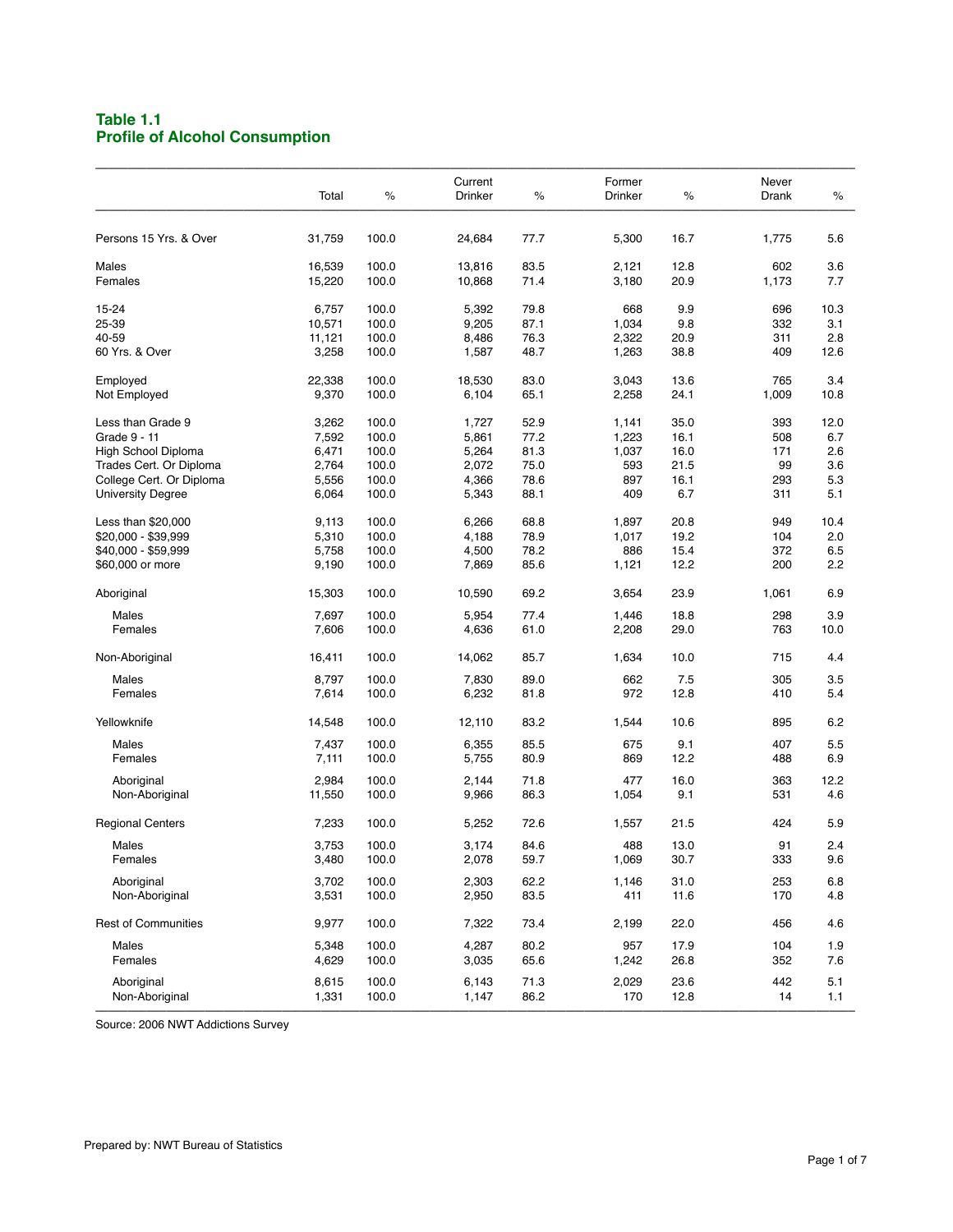# **Table 1.2 Profile of Volume of Alcohol Typically Consumed**

| Current |                                                                                                                                                                                                       | 5 or More                                                                                                                                                                                 |                                                                                                                                                                                         | 3 or 4                                                                                                                                                                       |                                                                                                                                                                          | 1 or 2                                                                                                                                                       |                                                                                                                                                                             |
|---------|-------------------------------------------------------------------------------------------------------------------------------------------------------------------------------------------------------|-------------------------------------------------------------------------------------------------------------------------------------------------------------------------------------------|-----------------------------------------------------------------------------------------------------------------------------------------------------------------------------------------|------------------------------------------------------------------------------------------------------------------------------------------------------------------------------|--------------------------------------------------------------------------------------------------------------------------------------------------------------------------|--------------------------------------------------------------------------------------------------------------------------------------------------------------|-----------------------------------------------------------------------------------------------------------------------------------------------------------------------------|
| Drinker | $\%$                                                                                                                                                                                                  | Drinks                                                                                                                                                                                    | $\%$                                                                                                                                                                                    | <b>Drinks</b>                                                                                                                                                                | $\%$                                                                                                                                                                     | Drinks                                                                                                                                                       | $\%$                                                                                                                                                                        |
|         |                                                                                                                                                                                                       |                                                                                                                                                                                           |                                                                                                                                                                                         |                                                                                                                                                                              |                                                                                                                                                                          |                                                                                                                                                              | 41.0                                                                                                                                                                        |
|         |                                                                                                                                                                                                       |                                                                                                                                                                                           |                                                                                                                                                                                         |                                                                                                                                                                              |                                                                                                                                                                          |                                                                                                                                                              |                                                                                                                                                                             |
|         |                                                                                                                                                                                                       |                                                                                                                                                                                           |                                                                                                                                                                                         |                                                                                                                                                                              |                                                                                                                                                                          |                                                                                                                                                              | 35.1                                                                                                                                                                        |
|         |                                                                                                                                                                                                       |                                                                                                                                                                                           |                                                                                                                                                                                         |                                                                                                                                                                              |                                                                                                                                                                          |                                                                                                                                                              | 48.5                                                                                                                                                                        |
| 5,392   | 100.0                                                                                                                                                                                                 | 2,841                                                                                                                                                                                     | 52.7                                                                                                                                                                                    | 1,247                                                                                                                                                                        | 23.1                                                                                                                                                                     | 1,305                                                                                                                                                        | 24.2                                                                                                                                                                        |
|         |                                                                                                                                                                                                       |                                                                                                                                                                                           |                                                                                                                                                                                         |                                                                                                                                                                              |                                                                                                                                                                          |                                                                                                                                                              | 39.3                                                                                                                                                                        |
|         |                                                                                                                                                                                                       |                                                                                                                                                                                           |                                                                                                                                                                                         | 1,920                                                                                                                                                                        |                                                                                                                                                                          | 4,216                                                                                                                                                        | 49.7                                                                                                                                                                        |
| 1,587   | 100.0                                                                                                                                                                                                 | 361                                                                                                                                                                                       |                                                                                                                                                                                         | 250                                                                                                                                                                          | 15.8                                                                                                                                                                     | 976                                                                                                                                                          | 61.5                                                                                                                                                                        |
| 18,530  | 100.0                                                                                                                                                                                                 | 6,268                                                                                                                                                                                     | 33.8                                                                                                                                                                                    | 4,134                                                                                                                                                                        | 22.3                                                                                                                                                                     | 8,127                                                                                                                                                        | 43.9                                                                                                                                                                        |
| 6,104   | 100.0                                                                                                                                                                                                 | 2,677                                                                                                                                                                                     | 43.9                                                                                                                                                                                    | 1,430                                                                                                                                                                        | 23.4                                                                                                                                                                     | 1,997                                                                                                                                                        | 32.7                                                                                                                                                                        |
|         | 100.0                                                                                                                                                                                                 | 809                                                                                                                                                                                       | 46.8                                                                                                                                                                                    | 431                                                                                                                                                                          | 25.0                                                                                                                                                                     | 487                                                                                                                                                          | 28.2                                                                                                                                                                        |
|         |                                                                                                                                                                                                       |                                                                                                                                                                                           |                                                                                                                                                                                         |                                                                                                                                                                              | 23.9                                                                                                                                                                     |                                                                                                                                                              | 24.5                                                                                                                                                                        |
|         |                                                                                                                                                                                                       |                                                                                                                                                                                           |                                                                                                                                                                                         |                                                                                                                                                                              |                                                                                                                                                                          |                                                                                                                                                              | 39.5                                                                                                                                                                        |
|         |                                                                                                                                                                                                       |                                                                                                                                                                                           |                                                                                                                                                                                         |                                                                                                                                                                              |                                                                                                                                                                          |                                                                                                                                                              | 36.0                                                                                                                                                                        |
|         |                                                                                                                                                                                                       |                                                                                                                                                                                           |                                                                                                                                                                                         |                                                                                                                                                                              |                                                                                                                                                                          |                                                                                                                                                              | 47.0                                                                                                                                                                        |
| 5,343   | 100.0                                                                                                                                                                                                 | 798                                                                                                                                                                                       | 14.9                                                                                                                                                                                    | 1,221                                                                                                                                                                        | 22.9                                                                                                                                                                     | 3,324                                                                                                                                                        | 62.2                                                                                                                                                                        |
|         |                                                                                                                                                                                                       |                                                                                                                                                                                           |                                                                                                                                                                                         |                                                                                                                                                                              |                                                                                                                                                                          |                                                                                                                                                              | 30.8                                                                                                                                                                        |
|         |                                                                                                                                                                                                       |                                                                                                                                                                                           |                                                                                                                                                                                         |                                                                                                                                                                              |                                                                                                                                                                          |                                                                                                                                                              | 34.9                                                                                                                                                                        |
|         |                                                                                                                                                                                                       |                                                                                                                                                                                           |                                                                                                                                                                                         |                                                                                                                                                                              |                                                                                                                                                                          |                                                                                                                                                              | 38.6                                                                                                                                                                        |
|         |                                                                                                                                                                                                       |                                                                                                                                                                                           |                                                                                                                                                                                         |                                                                                                                                                                              |                                                                                                                                                                          |                                                                                                                                                              |                                                                                                                                                                             |
|         |                                                                                                                                                                                                       |                                                                                                                                                                                           |                                                                                                                                                                                         |                                                                                                                                                                              |                                                                                                                                                                          |                                                                                                                                                              | 54.6                                                                                                                                                                        |
| 10,590  | 100.0                                                                                                                                                                                                 | 5,517                                                                                                                                                                                     | 52.1                                                                                                                                                                                    | 2,394                                                                                                                                                                        | 22.6                                                                                                                                                                     | 2,677                                                                                                                                                        | 25.3                                                                                                                                                                        |
| 5,954   | 100.0                                                                                                                                                                                                 | 3,045                                                                                                                                                                                     | 51.1                                                                                                                                                                                    | 1,446                                                                                                                                                                        | 24.3                                                                                                                                                                     | 1,463                                                                                                                                                        | 24.6                                                                                                                                                                        |
| 4,636   | 100.0                                                                                                                                                                                                 | 2,472                                                                                                                                                                                     | 53.3                                                                                                                                                                                    | 948                                                                                                                                                                          | 20.4                                                                                                                                                                     | 1,214                                                                                                                                                        | 26.2                                                                                                                                                                        |
| 14,062  | 100.0                                                                                                                                                                                                 | 3,428                                                                                                                                                                                     | 24.4                                                                                                                                                                                    | 3,188                                                                                                                                                                        | 22.7                                                                                                                                                                     | 7,447                                                                                                                                                        | 53.0                                                                                                                                                                        |
|         |                                                                                                                                                                                                       |                                                                                                                                                                                           |                                                                                                                                                                                         |                                                                                                                                                                              |                                                                                                                                                                          |                                                                                                                                                              |                                                                                                                                                                             |
|         |                                                                                                                                                                                                       |                                                                                                                                                                                           |                                                                                                                                                                                         |                                                                                                                                                                              |                                                                                                                                                                          |                                                                                                                                                              | 43.3                                                                                                                                                                        |
|         |                                                                                                                                                                                                       |                                                                                                                                                                                           |                                                                                                                                                                                         |                                                                                                                                                                              |                                                                                                                                                                          |                                                                                                                                                              | 65.1                                                                                                                                                                        |
| 12,110  | 100.0                                                                                                                                                                                                 | 3,617                                                                                                                                                                                     | 29.9                                                                                                                                                                                    | 2,771                                                                                                                                                                        | 22.9                                                                                                                                                                     | 5,722                                                                                                                                                        | 47.3                                                                                                                                                                        |
|         |                                                                                                                                                                                                       |                                                                                                                                                                                           |                                                                                                                                                                                         |                                                                                                                                                                              |                                                                                                                                                                          |                                                                                                                                                              | 38.4                                                                                                                                                                        |
| 5,755   | 100.0                                                                                                                                                                                                 | 1,163                                                                                                                                                                                     | 20.2                                                                                                                                                                                    | 1,309                                                                                                                                                                        | 22.7                                                                                                                                                                     | 3,283                                                                                                                                                        | 57.0                                                                                                                                                                        |
|         |                                                                                                                                                                                                       |                                                                                                                                                                                           |                                                                                                                                                                                         |                                                                                                                                                                              |                                                                                                                                                                          |                                                                                                                                                              | 27.4                                                                                                                                                                        |
| 9,966   | 100.0                                                                                                                                                                                                 | 2,487                                                                                                                                                                                     | 25.0                                                                                                                                                                                    | 2,343                                                                                                                                                                        | 23.5                                                                                                                                                                     | 5,135                                                                                                                                                        | 51.5                                                                                                                                                                        |
| 5,252   | 100.0                                                                                                                                                                                                 | 2,050                                                                                                                                                                                     | 39.0                                                                                                                                                                                    | 776                                                                                                                                                                          | 14.8                                                                                                                                                                     | 2,426                                                                                                                                                        | 46.2                                                                                                                                                                        |
|         |                                                                                                                                                                                                       |                                                                                                                                                                                           |                                                                                                                                                                                         |                                                                                                                                                                              |                                                                                                                                                                          |                                                                                                                                                              |                                                                                                                                                                             |
| 2,078   | 100.0                                                                                                                                                                                                 | 696                                                                                                                                                                                       | 33.5                                                                                                                                                                                    | 242                                                                                                                                                                          | 11.6                                                                                                                                                                     | 1,140                                                                                                                                                        | 40.5<br>54.9                                                                                                                                                                |
|         |                                                                                                                                                                                                       |                                                                                                                                                                                           |                                                                                                                                                                                         |                                                                                                                                                                              |                                                                                                                                                                          |                                                                                                                                                              |                                                                                                                                                                             |
| 2,950   | 100.0                                                                                                                                                                                                 | 763                                                                                                                                                                                       | 25.9                                                                                                                                                                                    | 514                                                                                                                                                                          | 17.4                                                                                                                                                                     | 1,673                                                                                                                                                        | 32.7<br>56.7                                                                                                                                                                |
| 7,322   | 100.0                                                                                                                                                                                                 | 3,278                                                                                                                                                                                     | 44.8                                                                                                                                                                                    | 2,068                                                                                                                                                                        | 28.2                                                                                                                                                                     | 1,976                                                                                                                                                        | 27.0                                                                                                                                                                        |
|         |                                                                                                                                                                                                       |                                                                                                                                                                                           |                                                                                                                                                                                         |                                                                                                                                                                              |                                                                                                                                                                          |                                                                                                                                                              |                                                                                                                                                                             |
| 3,035   | 100.0                                                                                                                                                                                                 | 1,348                                                                                                                                                                                     | 44.4                                                                                                                                                                                    | 841                                                                                                                                                                          | 27.7                                                                                                                                                                     | 846                                                                                                                                                          | 26.4<br>27.9                                                                                                                                                                |
|         |                                                                                                                                                                                                       |                                                                                                                                                                                           |                                                                                                                                                                                         |                                                                                                                                                                              |                                                                                                                                                                          |                                                                                                                                                              |                                                                                                                                                                             |
|         |                                                                                                                                                                                                       |                                                                                                                                                                                           |                                                                                                                                                                                         |                                                                                                                                                                              |                                                                                                                                                                          |                                                                                                                                                              | 21.8<br>55.6                                                                                                                                                                |
|         | 24,684<br>13,816<br>10,868<br>9,205<br>8,486<br>1,727<br>5,861<br>5,264<br>2,072<br>4,366<br>6,266<br>4,188<br>4,500<br>7,869<br>7,830<br>6,232<br>6,355<br>2,144<br>3,174<br>2,303<br>4,287<br>6,143 | 100.0<br>100.0<br>100.0<br>100.0<br>100.0<br>100.0<br>100.0<br>100.0<br>100.0<br>100.0<br>100.0<br>100.0<br>100.0<br>100.0<br>100.0<br>100.0<br>100.0<br>100.0<br>100.0<br>100.0<br>100.0 | 8,945<br>5,738<br>3,207<br>3,393<br>2,351<br>3,024<br>2,004<br>1,023<br>1,288<br>2,902<br>1,709<br>1,713<br>2,033<br>2,693<br>735<br>2,454<br>1,130<br>1,354<br>1,288<br>1,930<br>3,099 | 36.2<br>41.5<br>29.5<br>36.9<br>27.7<br>22.7<br>51.6<br>38.1<br>49.4<br>29.5<br>46.3<br>40.8<br>38.1<br>25.8<br>34.4<br>11.8<br>38.6<br>52.7<br>42.7<br>55.9<br>45.0<br>50.4 | 5,614<br>3,223<br>2,392<br>2,198<br>1,402<br>1,180<br>305<br>1,024<br>1,434<br>1,016<br>1,050<br>1,539<br>1,745<br>1,443<br>1,462<br>428<br>534<br>262<br>1,227<br>1,706 | 22.7<br>23.3<br>22.0<br>23.9<br>22.6<br>22.4<br>14.7<br>23.5<br>22.9<br>24.3<br>23.3<br>19.6<br>22.3<br>23.2<br>23.0<br>20.0<br>16.8<br>11.4<br>28.6<br>27.8 | 10,124<br>4,855<br>5,269<br>3,614<br>1,435<br>2,080<br>745<br>2,053<br>1,931<br>1,463<br>1,737<br>4,296<br>3,392<br>4,055<br>2,439<br>587<br>1,286<br>753<br>1,130<br>1,337 |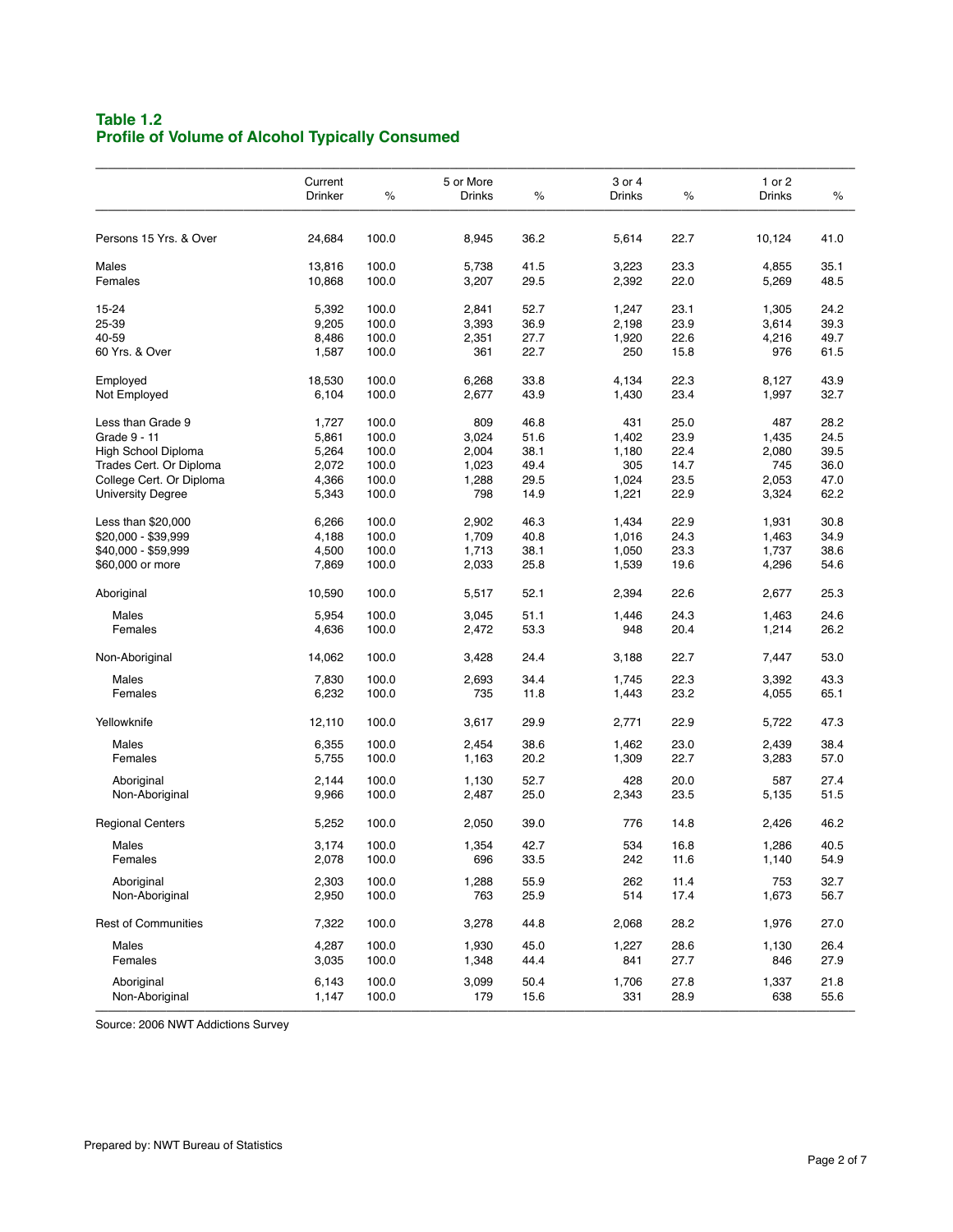# **Table 1.3 Profile of Frequency of Alcohol Consumption**

| Current<br>Drinker | $\%$                                                                                                                                  | More than<br>Once a Week                                                                                 | $\%$                                                                                             | Once a<br>Week                                                                               | $\%$                                                                                           | Less than<br>Once a Week                                                                     | $\%$                                                                                                   |
|--------------------|---------------------------------------------------------------------------------------------------------------------------------------|----------------------------------------------------------------------------------------------------------|--------------------------------------------------------------------------------------------------|----------------------------------------------------------------------------------------------|------------------------------------------------------------------------------------------------|----------------------------------------------------------------------------------------------|--------------------------------------------------------------------------------------------------------|
| 24,684             | 100.0                                                                                                                                 | 7,179                                                                                                    | 29.1                                                                                             | 4,102                                                                                        | 16.6                                                                                           | 13,403                                                                                       | 54.3                                                                                                   |
|                    |                                                                                                                                       |                                                                                                          |                                                                                                  |                                                                                              |                                                                                                |                                                                                              | 48.6                                                                                                   |
| 10,868             | 100.0                                                                                                                                 | 2,376                                                                                                    | 21.9                                                                                             | 1,808                                                                                        | 16.6                                                                                           | 6,684                                                                                        | 61.5                                                                                                   |
|                    |                                                                                                                                       |                                                                                                          |                                                                                                  |                                                                                              |                                                                                                |                                                                                              | 66.0                                                                                                   |
|                    |                                                                                                                                       |                                                                                                          |                                                                                                  |                                                                                              |                                                                                                |                                                                                              | 54.7                                                                                                   |
|                    |                                                                                                                                       |                                                                                                          |                                                                                                  |                                                                                              |                                                                                                |                                                                                              | 48.2                                                                                                   |
| 1,587              | 100.0                                                                                                                                 | 589                                                                                                      | 37.1                                                                                             | 276                                                                                          | 17.4                                                                                           | 722                                                                                          | 45.5                                                                                                   |
|                    |                                                                                                                                       |                                                                                                          |                                                                                                  |                                                                                              |                                                                                                |                                                                                              | 49.1                                                                                                   |
| 6,104              | 100.0                                                                                                                                 | 1,086                                                                                                    | 17.8                                                                                             | 756                                                                                          | 12.4                                                                                           | 4,261                                                                                        | 69.8                                                                                                   |
|                    |                                                                                                                                       |                                                                                                          |                                                                                                  |                                                                                              |                                                                                                |                                                                                              | 66.1                                                                                                   |
|                    | 100.0                                                                                                                                 | 1,103                                                                                                    | 18.8                                                                                             | 594                                                                                          | 10.1                                                                                           | 4,164                                                                                        | 71.0                                                                                                   |
|                    | 100.0                                                                                                                                 | 1,655                                                                                                    | 31.4                                                                                             | 1,072                                                                                        | 20.4                                                                                           | 2,537                                                                                        | 48.2                                                                                                   |
| 2,072              | 100.0                                                                                                                                 | 710                                                                                                      | 34.3                                                                                             | 523                                                                                          | 25.2                                                                                           | 840                                                                                          | 40.5                                                                                                   |
|                    | 100.0                                                                                                                                 | 1,586                                                                                                    | 36.3                                                                                             | 763                                                                                          | 17.5                                                                                           | 2,017                                                                                        | 46.2                                                                                                   |
| 5,343              | 100.0                                                                                                                                 | 1,734                                                                                                    | 32.5                                                                                             | 957                                                                                          | 17.9                                                                                           | 2,652                                                                                        | 49.6                                                                                                   |
| 6,266              | 100.0                                                                                                                                 | 1,160                                                                                                    | 18.5                                                                                             | 620                                                                                          | 9.9                                                                                            | 4,485                                                                                        | 71.6                                                                                                   |
| 4,188              | 100.0                                                                                                                                 | 853                                                                                                      | 20.4                                                                                             | 900                                                                                          | 21.5                                                                                           | 2,435                                                                                        | 58.1                                                                                                   |
| 4,500              | 100.0                                                                                                                                 | 1,393                                                                                                    | 31.0                                                                                             | 828                                                                                          | 18.4                                                                                           | 2,279                                                                                        | 50.6                                                                                                   |
| 7,869              | 100.0                                                                                                                                 | 3,127                                                                                                    | 39.7                                                                                             | 1,392                                                                                        | 17.7                                                                                           | 3,350                                                                                        | 42.6                                                                                                   |
| 10,590             | 100.0                                                                                                                                 | 2,186                                                                                                    | 20.6                                                                                             | 1,765                                                                                        | 16.7                                                                                           | 6,638                                                                                        | 62.7                                                                                                   |
|                    |                                                                                                                                       |                                                                                                          |                                                                                                  |                                                                                              |                                                                                                |                                                                                              | 58.6                                                                                                   |
| 4,636              | 100.0                                                                                                                                 | 724                                                                                                      | 15.6                                                                                             | 763                                                                                          | 16.5                                                                                           | 3,148                                                                                        | 67.9                                                                                                   |
| 14,062             | 100.0                                                                                                                                 | 4,992                                                                                                    | 35.5                                                                                             | 2,337                                                                                        | 16.6                                                                                           | 6,733                                                                                        | 47.9                                                                                                   |
|                    |                                                                                                                                       |                                                                                                          |                                                                                                  |                                                                                              |                                                                                                |                                                                                              | 40.8                                                                                                   |
| 6,232              | 100.0                                                                                                                                 | 1,651                                                                                                    | 26.5                                                                                             | 1,045                                                                                        | 16.8                                                                                           | 3,536                                                                                        | 56.7                                                                                                   |
| 12,110             | 100.0                                                                                                                                 | 4,063                                                                                                    | 33.6                                                                                             | 2,211                                                                                        | 18.3                                                                                           | 5,835                                                                                        | 48.2                                                                                                   |
|                    |                                                                                                                                       |                                                                                                          |                                                                                                  |                                                                                              |                                                                                                |                                                                                              | 40.6                                                                                                   |
| 5,755              | 100.0                                                                                                                                 | 1,528                                                                                                    | 26.6                                                                                             | 972                                                                                          | 16.9                                                                                           | 3,254                                                                                        | 56.5                                                                                                   |
| 2,144              | 100.0                                                                                                                                 | 679                                                                                                      | 31.7                                                                                             | 457                                                                                          | 21.3                                                                                           | 1,009                                                                                        | 47.1                                                                                                   |
| 9,966              | 100.0                                                                                                                                 | 3,385                                                                                                    | 34.0                                                                                             | 1,754                                                                                        | 17.6                                                                                           | 4,826                                                                                        | 48.4                                                                                                   |
| 5,252              | 100.0                                                                                                                                 | 1,714                                                                                                    | 32.6                                                                                             | 615                                                                                          | 11.7                                                                                           | 2,922                                                                                        | 55.6                                                                                                   |
| 3,174              | 100.0                                                                                                                                 | 1,265                                                                                                    | 39.9                                                                                             | 341                                                                                          | 10.7                                                                                           | 1,567                                                                                        | 49.4                                                                                                   |
| 2,078              | 100.0                                                                                                                                 | 449                                                                                                      | 21.6                                                                                             | 274                                                                                          | 13.2                                                                                           | 1,355                                                                                        | 65.2                                                                                                   |
| 2,303              | 100.0                                                                                                                                 | 539                                                                                                      | 23.4                                                                                             | 276                                                                                          | 12.0                                                                                           | 1,488                                                                                        | 64.6                                                                                                   |
|                    |                                                                                                                                       |                                                                                                          |                                                                                                  |                                                                                              |                                                                                                |                                                                                              | 48.6                                                                                                   |
| 7,322              | 100.0                                                                                                                                 | 1,401                                                                                                    | 19.1                                                                                             | 1,276                                                                                        | 17.4                                                                                           | 4,645                                                                                        | 63.4                                                                                                   |
| 4,287              | 100.0                                                                                                                                 | 1,002                                                                                                    | 23.4                                                                                             | 714                                                                                          | 16.7                                                                                           | 2,571                                                                                        | 60.0                                                                                                   |
|                    |                                                                                                                                       |                                                                                                          |                                                                                                  |                                                                                              |                                                                                                |                                                                                              | 68.3                                                                                                   |
| 6,143              | 100.0                                                                                                                                 | 970                                                                                                      | 15.8                                                                                             | 1,033                                                                                        | 16.8                                                                                           | 4,098                                                                                        | 66.7<br>41.2                                                                                           |
|                    | 13,816<br>5,392<br>9,205<br>8,486<br>18,530<br>1,727<br>5,861<br>5,264<br>4,366<br>5,954<br>7,830<br>6,355<br>2,950<br>3,035<br>1,147 | 100.0<br>100.0<br>100.0<br>100.0<br>100.0<br>100.0<br>100.0<br>100.0<br>100.0<br>100.0<br>100.0<br>100.0 | 4,803<br>984<br>2,621<br>2,985<br>6,093<br>390<br>1,462<br>3,341<br>2,535<br>1,175<br>399<br>432 | 34.8<br>18.2<br>28.5<br>35.2<br>32.9<br>22.6<br>24.6<br>42.7<br>39.9<br>39.8<br>13.1<br>37.7 | 2,294<br>851<br>1,551<br>1,411<br>3,346<br>195<br>1,002<br>1,292<br>1,239<br>339<br>562<br>243 | 16.6<br>15.8<br>16.8<br>16.6<br>18.1<br>11.3<br>16.8<br>16.5<br>19.5<br>11.5<br>18.5<br>21.2 | 6,719<br>3,558<br>5,033<br>4,090<br>9,091<br>1,142<br>3,490<br>3,197<br>2,581<br>1,435<br>2,074<br>472 |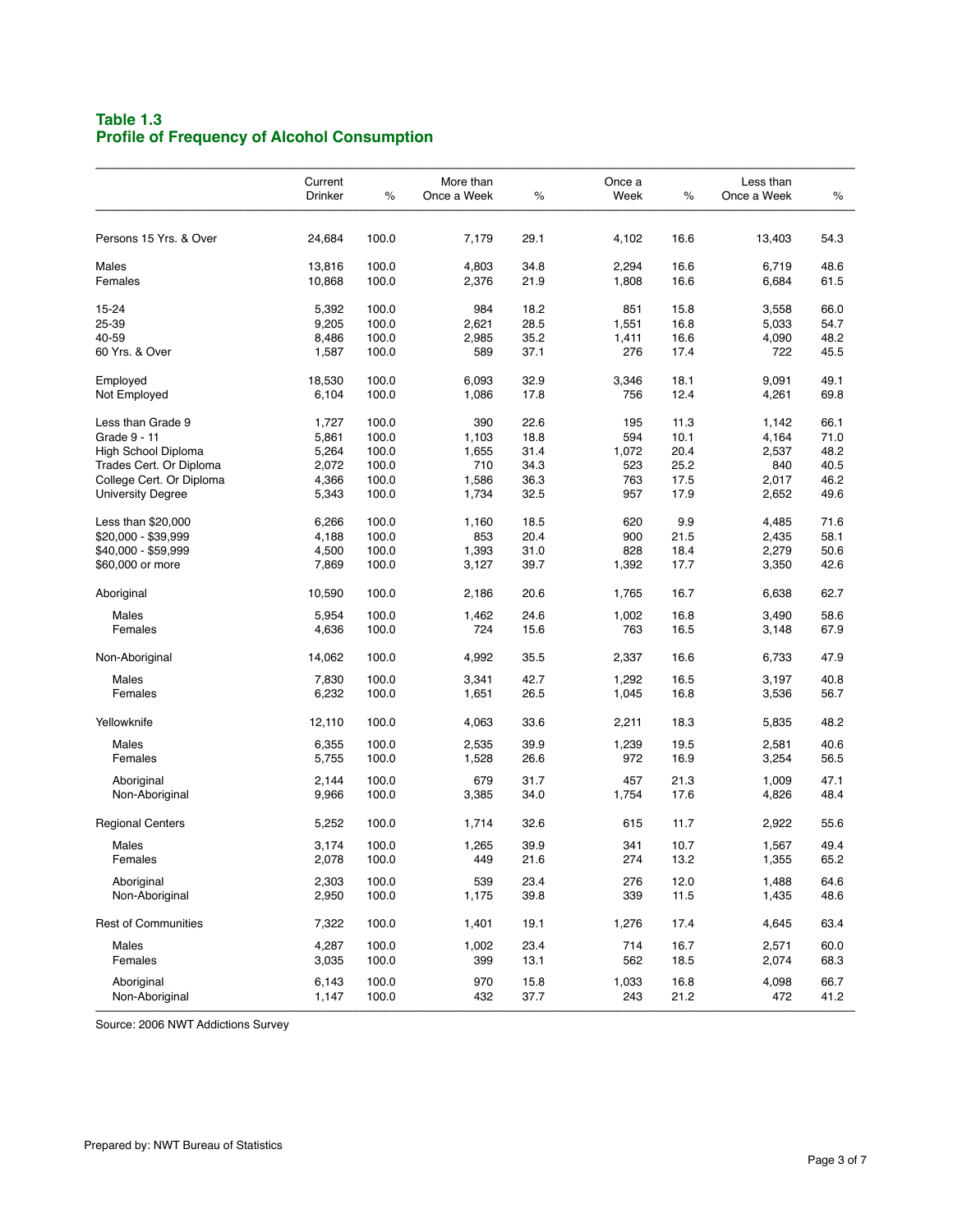## **Table 1.4 Profile of Marijuana Use**

|                            |                  |                | ------------ Marijuana or Hash --------------------- |              |                           |              |  |  |  |
|----------------------------|------------------|----------------|------------------------------------------------------|--------------|---------------------------|--------------|--|--|--|
|                            | Total            | $\%$           | Ever<br>Used                                         | $\%$         | Used in<br>Past 12 Months | %            |  |  |  |
| Persons 15 Yrs. & Over     | 31,759           | 100.0          | 19,016                                               | 59.9         | 6,322                     | 19.9         |  |  |  |
| Males<br>Females           | 16,539<br>15,220 | 100.0<br>100.0 | 10,706<br>8,311                                      | 64.7<br>54.6 | 4,301<br>2,021            | 26.0<br>13.3 |  |  |  |
|                            |                  |                |                                                      |              |                           |              |  |  |  |
| 15-24<br>25-39             | 6,757<br>10,571  | 100.0<br>100.0 | 4,340<br>7,003                                       | 64.2<br>66.2 | 2,410<br>2,377            | 35.7<br>22.5 |  |  |  |
| 40-59                      | 11,121           | 100.0          | 6,864                                                | 61.7         | 1,479                     | 13.3         |  |  |  |
| 60 Yrs. & Over             | 3,258            | 100.0          | 784                                                  | 24.1         | 55                        | 1.7          |  |  |  |
| Employed                   | 22,338           | 100.0          | 14,280                                               | 63.9         | 4,181                     | 18.7         |  |  |  |
| Not Employed               | 9,370            | 100.0          | 4,738                                                | 50.6         | 2,140                     | 22.8         |  |  |  |
| Less than Grade 9          | 3,262            | 100.0          | 1,577                                                | 48.3         | 554                       | 17.0         |  |  |  |
| Grade 9 - 11               | 7,592            | 100.0          | 4,791                                                | 63.1         | 2,691                     | 35.4         |  |  |  |
| High School Diploma        | 6,471            | 100.0          | 4,419                                                | 68.3         | 1,557                     | 24.1         |  |  |  |
| Trades Cert. Or Diploma    | 2,764            | 100.0          | 1,613                                                | 58.4         | 568                       | 20.5         |  |  |  |
| College Cert. Or Diploma   | 5,556            | 100.0          | 3,193                                                | 57.5         | 664                       | 12.0         |  |  |  |
| <b>University Degree</b>   | 6,064            | 100.0          | 3,422                                                | 56.4         | 288                       | 4.7          |  |  |  |
| Less than \$20,000         | 9,113            | 100.0          | 5,103                                                | 56.0         | 2697                      | 29.6         |  |  |  |
| \$20,000 - \$39,999        | 5,310            | 100.0          | 3,170                                                | 59.7         | 1,238                     | 23.3         |  |  |  |
| \$40,000 - \$59,999        | 5,758            | 100.0          | 3,786                                                | 65.8         | 1,077                     | 18.7         |  |  |  |
| \$60,000 or more           | 9,190            | 100.0          | 5,811                                                | 63.2         | 966                       | 10.5         |  |  |  |
| Aboriginal                 | 15,303           | 100.0          | 10,053                                               | 65.7         | 4197                      | 27.4         |  |  |  |
| Males                      | 7,697            | 100.0          | 5,638                                                | 73.2         | 2,765                     | 35.9         |  |  |  |
| Females                    | 7,606            | 100.0          | 4,415                                                | 58.0         | 1,432                     | 18.8         |  |  |  |
| Non-Aboriginal             | 16,411           | 100.0          | 8,932                                                | 54.4         | 2,126                     | 13.0         |  |  |  |
| <b>Males</b>               | 8,797            | 100.0          | 5,036                                                | 57.2         | 1,536                     | 17.5         |  |  |  |
| Females                    | 7,614            | 100.0          | 3,896                                                | 51.2         | 590                       | 7.7          |  |  |  |
| Yellowknife                | 14,548           | 100.0          | 8,402                                                | 57.8         | 2,187                     | 15.0         |  |  |  |
| Males                      | 7,437            | 100.0          | 4,587                                                | 61.7         | 1,485                     | 20.0         |  |  |  |
| Females                    | 7,111            | 100.0          | 3,815                                                | 53.6         | 702                       | 9.9          |  |  |  |
| Aboriginal                 | 2,984            | 100.0          | 2,111                                                | 70.7         | 593                       | 19.9         |  |  |  |
| Non-Aboriginal             | 11,550           | 100.0          | 6,292                                                | 54.5         | 1,595                     | 13.8         |  |  |  |
| <b>Regional Centers</b>    | 7,233            | 100.0          | 4,082                                                | 56.4         | 1,008                     | 13.9         |  |  |  |
| Males                      | 3,753            | 100.0          | 2,182                                                | 58.1         | 656                       | 17.5         |  |  |  |
| Females                    | 3,480            | 100.0          | 1,900                                                | 54.6         | 352                       | 10.1         |  |  |  |
| Aboriginal                 | 3,702            | 100.0          | 2,360                                                | 63.7         | 689                       | 18.6         |  |  |  |
| Non-Aboriginal             | 3,531            | 100.0          | 1,722                                                | 48.8         | 319                       | 9.0          |  |  |  |
| <b>Rest of Communities</b> | 9,977            | 100.0          | 6,532                                                | 65.5         | 3,127                     | 31.3         |  |  |  |
| Males                      | 5,348            | 100.0          | 3,937                                                | 73.6         | 2,160                     | 40.4         |  |  |  |
| Females                    | 4,629            | 100.0          | 2,595                                                | 56.1         | 967                       | 20.9         |  |  |  |
| Aboriginal                 | 8,615            | 100.0          | 5,584                                                | 64.8         | 2,915                     | 33.8         |  |  |  |
| Non-Aboriginal             | 1,331            | 100.0          | 918                                                  | 69.0         | 211                       | 15.9         |  |  |  |
|                            |                  |                |                                                      |              |                           |              |  |  |  |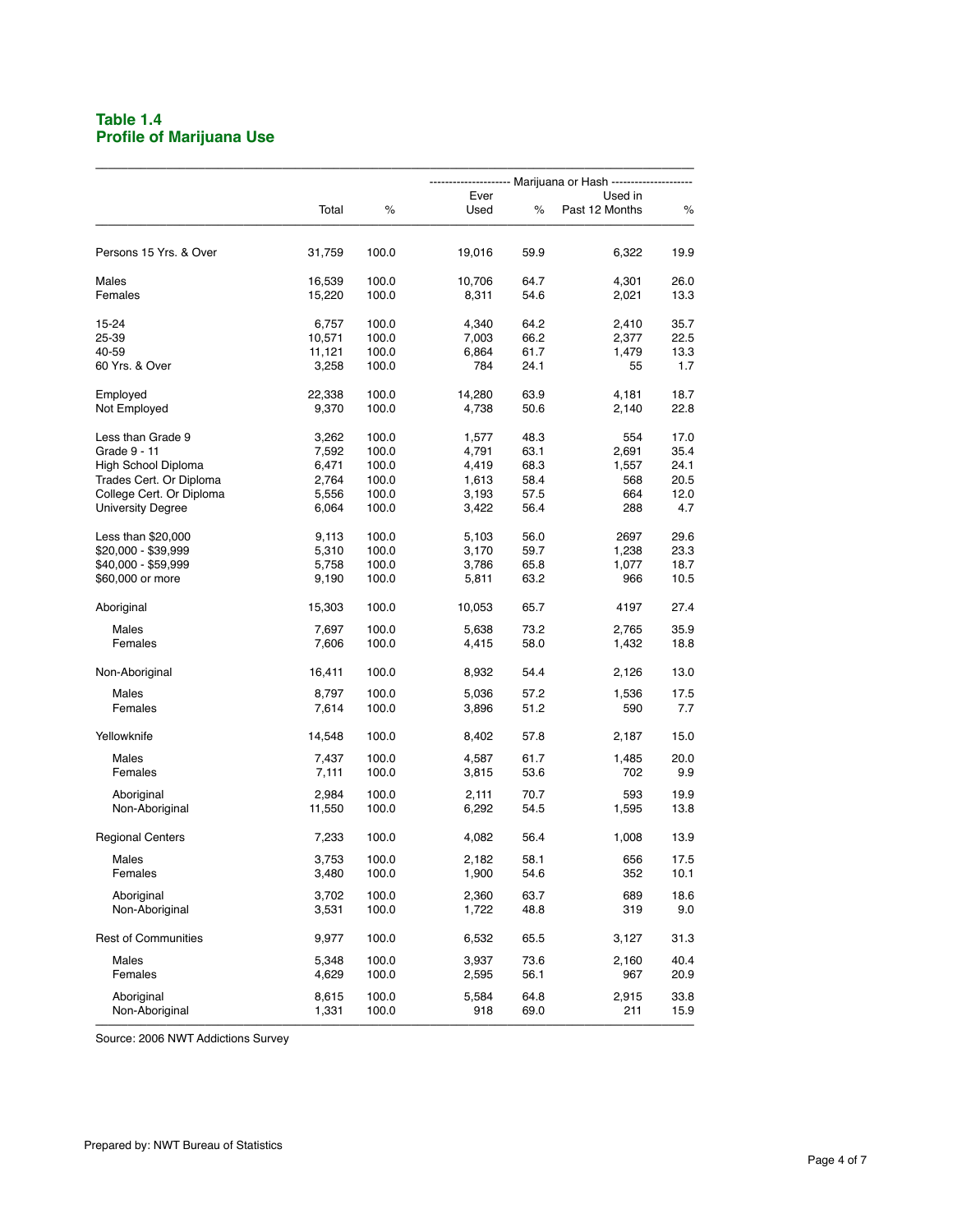### **Table 1.5 Profile of Cigarette Smokers**

|                            |        |       | Current |      | Former |      | Never  |      |
|----------------------------|--------|-------|---------|------|--------|------|--------|------|
|                            | Total  | %     | Smoker  | $\%$ | Smoker | $\%$ | Smoked | $\%$ |
| Persons 15 Yrs. & Over     | 31,759 | 100.0 | 12,971  | 40.8 | 7,836  | 24.7 | 10,952 | 34.5 |
|                            |        |       |         |      |        |      |        |      |
| Males                      | 16,539 | 100.0 | 7,346   | 44.4 | 4,348  | 26.3 | 4,845  | 29.3 |
| Females                    | 15,220 | 100.0 | 5,626   | 37.0 | 3,488  | 22.9 | 6,106  | 40.1 |
| 15-24                      | 6,757  | 100.0 | 3,089   | 45.7 | 688    | 10.2 | 2,980  | 44.1 |
| 25-39                      | 10,571 | 100.0 | 4,407   | 41.7 | 2,312  | 21.9 | 3,852  | 36.4 |
| 40-59                      | 11,121 | 100.0 | 4,591   | 41.3 | 3,634  | 32.7 | 2,895  | 26.0 |
| 60 Yrs. & Over             | 3,258  | 100.0 | 844     | 25.9 | 1,189  | 36.5 | 1,225  | 37.6 |
| Employed                   | 22,338 | 100.0 | 8,883   | 39.8 | 5,934  | 26.6 | 7,521  | 33.7 |
| Not Employed               | 9,370  | 100.0 | 4,088   | 43.6 | 1,903  | 20.3 | 3,380  | 36.1 |
| Less than Grade 9          | 3,262  | 100.0 | 1,524   | 46.7 | 1,015  | 31.1 | 723    | 22.2 |
| Grade 9 - 11               | 7,592  | 100.0 | 4,339   | 57.2 | 1,228  | 16.2 | 2,026  | 26.7 |
| High School Diploma        | 6,471  | 100.0 | 2,792   | 43.1 | 1,725  | 26.7 | 1,954  | 30.2 |
| Trades Cert. Or Diploma    | 2,764  | 100.0 | 1,250   | 45.2 | 774    | 28.0 | 740    | 26.8 |
| College Cert. Or Diploma   | 5,556  | 100.0 | 2,104   | 37.9 | 1,539  | 27.7 | 1,913  | 34.4 |
| <b>University Degree</b>   | 6,064  | 100.0 | 962     | 15.9 | 1,556  | 25.7 | 3,545  | 58.5 |
| Less than \$20,000         | 9,113  | 100.0 | 4,184   | 45.9 | 1,535  | 16.8 | 3,394  | 37.2 |
| \$20,000 - \$39,999        | 5,310  | 100.0 | 2,410   | 45.4 | 1,280  | 24.1 | 1,620  | 30.5 |
| \$40,000 - \$59,999        | 5,758  | 100.0 | 2,482   | 43.1 | 1,639  | 28.5 | 1,638  | 28.4 |
| \$60,000 or more           | 9,190  | 100.0 | 2,664   | 29.0 | 2,936  | 31.9 | 3,590  | 39.1 |
| Aboriginal                 | 15,303 | 100.0 | 8,261   | 54.0 | 3,898  | 25.5 | 3,143  | 20.5 |
| Males                      | 7,697  | 100.0 | 4,448   | 57.8 | 2,178  | 28.3 | 1,070  | 13.9 |
| Females                    | 7,606  | 100.0 | 3,813   | 50.1 | 1,720  | 22.6 | 2,073  | 27.3 |
| Non-Aboriginal             | 16,411 | 100.0 | 4,710   | 28.7 | 3,925  | 23.9 | 7,777  | 47.4 |
| Males                      | 8,797  | 100.0 | 2,898   | 32.9 | 2,156  | 24.5 | 3,743  | 42.5 |
| Females                    | 7,614  | 100.0 | 1,812   | 23.8 | 1,769  | 23.2 | 4,034  | 53.0 |
|                            |        |       |         |      |        |      |        |      |
| Yellowknife                | 14,548 | 100.0 | 4,361   | 30.0 | 3,517  | 24.2 | 6,670  | 45.8 |
| Males                      | 7,437  | 100.0 | 2,419   | 32.5 | 1,896  | 25.5 | 3,122  | 42.0 |
| Females                    | 7,111  | 100.0 | 1,942   | 27.3 | 1,621  | 22.8 | 3,548  | 49.9 |
| Aboriginal                 | 2,984  | 100.0 | 1,370   | 45.9 | 817    | 27.4 | 797    | 26.7 |
| Non-Aboriginal             | 11,550 | 100.0 | 2,991   | 25.9 | 2,687  | 23.3 | 5,872  | 50.8 |
| <b>Regional Centers</b>    | 7,233  | 100.0 | 3,250   | 44.9 | 1,864  | 25.8 | 2,120  | 29.3 |
| Males                      | 3,753  | 100.0 | 1,987   | 52.9 | 954    | 25.4 | 813    | 21.7 |
| Females                    | 3,480  | 100.0 | 1,263   | 36.3 | 910    | 26.1 | 1,307  | 37.6 |
| Aboriginal                 | 3,702  | 100.0 | 1,952   | 52.7 | 920    | 24.9 | 829    | 22.4 |
| Non-Aboriginal             | 3,531  | 100.0 | 1,297   | 36.7 | 943    | 26.7 | 1,290  | 36.5 |
| <b>Rest of Communities</b> | 9,977  | 100.0 | 5,360   | 53.7 | 2,456  | 24.6 | 2,162  | 21.7 |
| Males                      | 5,348  | 100.0 | 2,939   | 55.0 | 1,498  | 28.0 | 911    | 17.0 |
| Females                    | 4,629  | 100.0 | 2,421   | 52.3 | 957    | 20.7 | 1,251  | 27.0 |
| Aboriginal                 | 8,615  | 100.0 | 4,939   | 57.3 | 2,161  | 25.1 | 1,515  | 17.6 |
| Non-Aboriginal             | 1,331  | 100.0 | 421     | 31.6 | 295    | 22.2 | 615    | 46.2 |
|                            |        |       |         |      |        |      |        |      |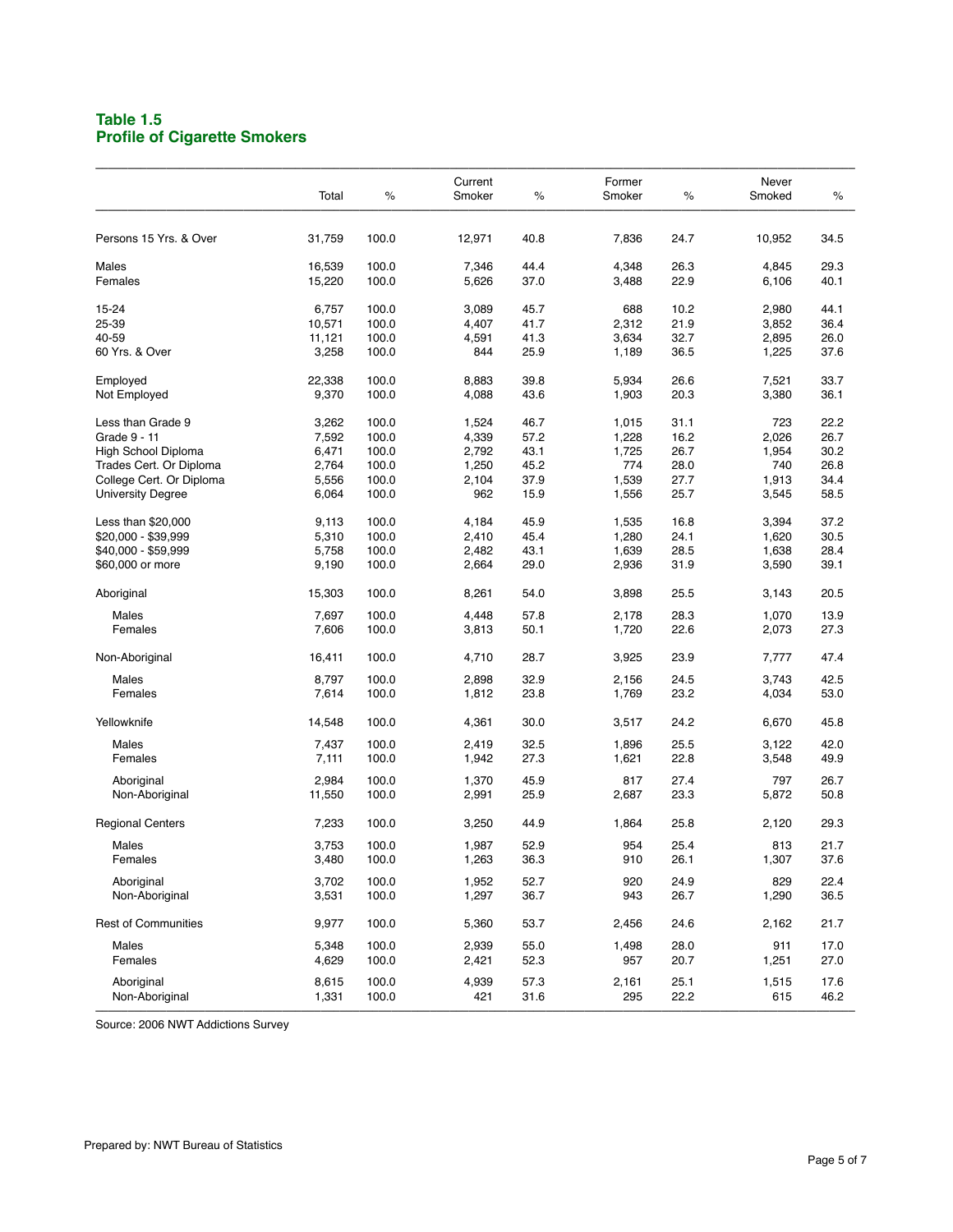# **Table 1.6 Profile of Typical Weekly Gambling Activity**

|                            | Total  | $\%$  | Don't<br>Gamble | $\%$ | Gamble<br>Less than \$20 | $\%$ | Gamble<br>\$20 or More | $\%$ |
|----------------------------|--------|-------|-----------------|------|--------------------------|------|------------------------|------|
| Persons 15 Yrs. & Over     | 31,759 | 100.0 | 8,926           | 28.1 | 9,647                    | 30.4 | 11,246                 | 35.4 |
| Males                      | 16,539 | 100.0 | 4,437           | 26.8 | 5,399                    | 32.6 | 5,878                  | 35.5 |
| Females                    | 15,220 | 100.0 | 4,489           | 29.5 | 4,249                    | 27.9 | 5,368                  | 35.3 |
| 15-24                      | 6,757  | 100.0 | 2,246           | 33.2 | 1,583                    | 23.4 | 2,406                  | 35.6 |
| 25-39                      | 10,571 | 100.0 | 2,880           | 27.2 | 3,155                    | 29.8 | 4,039                  | 38.2 |
| 40-59                      | 11,121 | 100.0 | 2,973           | 26.7 | 3,838                    | 34.5 | 3,530                  | 31.7 |
| 60 Yrs. & Over             | 3,258  | 100.0 | 787             | 24.2 | 1,072                    | 32.9 | 1,258                  | 38.6 |
| Employed                   | 22,338 | 100.0 | 5,836           | 26.1 | 7,474                    | 33.5 | 7,660                  | 34.3 |
| Not Employed               | 9,370  | 100.0 | 3,091           | 33.0 | 2,174                    | 23.2 | 3,585                  | 38.3 |
| Less than Grade 9          | 3,262  | 100.0 | 786             | 24.1 | 580                      | 17.8 | 1,767                  | 54.2 |
| Grade 9 - 11               | 7,592  | 100.0 | 2,219           | 29.2 | 1,467                    | 19.3 | 3,539                  | 46.6 |
| High School Diploma        | 6,471  | 100.0 | 1,681           | 26.0 | 2,207                    | 34.1 | 2,305                  | 35.6 |
| Trades Cert. Or Diploma    | 2,764  | 100.0 | 717             | 25.9 | 915                      | 33.1 | 1,075                  | 38.9 |
| College Cert. Or Diploma   | 5,556  | 100.0 | 1,251           | 22.5 | 2,239                    | 40.3 | 1,626                  | 29.3 |
| <b>University Degree</b>   | 6,064  | 100.0 | 2,272           | 37.5 | 2,239                    | 36.9 | 933                    | 15.4 |
| Less than \$20,000         | 9,113  | 100.0 | 3,133           | 34.4 | 1,941                    | 21.3 | 3,527                  | 38.7 |
| \$20,000 - \$39,999        | 5,310  | 100.0 | 898             | 16.9 | 2,123                    | 40.0 | 2,007                  | 37.8 |
| \$40,000 - \$59,999        | 5,758  | 100.0 | 1,281           | 22.2 | 1,956                    | 34.0 | 2,357                  | 40.9 |
| \$60,000 or more           | 9,190  | 100.0 | 2,908           | 31.6 | 3,045                    | 33.1 | 2,441                  | 26.6 |
| Aboriginal                 | 15,303 | 100.0 | 3,645           | 23.8 | 3,520                    | 23.0 | 7,618                  | 49.8 |
| Males                      | 7,697  | 100.0 | 2,081           | 27.0 | 1,698                    | 22.1 | 3,698                  | 48.0 |
| Females                    | 7,606  | 100.0 | 1,564           | 20.6 | 1,822                    | 24.0 | 3,920                  | 51.5 |
| Non-Aboriginal             | 16,411 | 100.0 | 5,281           | 32.2 | 6,127                    | 37.3 | 3,595                  | 21.9 |
|                            |        |       |                 | 26.8 |                          | 42.1 |                        |      |
| Males                      | 8,797  | 100.0 | 2,355           |      | 3,700                    |      | 2,148                  | 24.4 |
| Females                    | 7,614  | 100.0 | 2,926           | 38.4 | 2,427                    | 31.9 | 1,447                  | 19.0 |
| Yellowknife                | 14,548 | 100.0 | 4,684           | 32.2 | 5,066                    | 34.8 | 3,403                  | 23.4 |
| Males                      | 7,437  | 100.0 | 1,944           | 26.1 | 3,102                    | 41.7 | 1,777                  | 23.9 |
| Females                    | 7,111  | 100.0 | 2,740           | 38.5 | 1,964                    | 27.6 | 1,626                  | 22.9 |
| Aboriginal                 | 2,984  | 100.0 | 833             | 27.9 | 952                      | 31.9 | 932                    | 31.2 |
| Non-Aboriginal             | 11,550 | 100.0 | 3,851           | 33.3 | 4,114                    | 35.6 | 2,470                  | 21.4 |
| <b>Regional Centers</b>    | 7,233  | 100.0 | 1,959           | 27.1 | 2,844                    | 39.3 | 2,082                  | 28.8 |
| Males                      | 3,753  | 100.0 | 989             | 26.4 | 1,508                    | 40.2 | 1,133                  | 30.2 |
| Females                    | 3,480  | 100.0 | 970             | 27.9 | 1,336                    | 38.4 | 949                    | 27.3 |
| Aboriginal                 | 3,702  | 100.0 | 998             | 27.0 | 1,202                    | 32.5 | 1,357                  | 36.7 |
| Non-Aboriginal             | 3,531  | 100.0 | 962             | 27.2 | 1,642                    | 46.5 | 725                    | 20.5 |
| <b>Rest of Communities</b> | 9,977  | 100.0 | 2,283           | 22.9 | 1,736                    | 17.4 | 5,761                  | 57.7 |
| Males                      | 5,348  | 100.0 | 1,504           | 28.1 | 788                      | 14.7 | 2,968                  | 55.5 |
| Females                    | 4,629  | 100.0 | 779             | 16.8 | 948                      | 20.5 | 2,793                  | 60.3 |
| Aboriginal                 | 8,615  | 100.0 | 1,815           | 21.1 | 1,365                    | 15.8 | 5,329                  | 61.9 |
| Non-Aboriginal             | 1,331  | 100.0 | 468             | 35.2 | 371                      | 27.9 | 401                    | 30.1 |
|                            |        |       |                 |      |                          |      |                        |      |